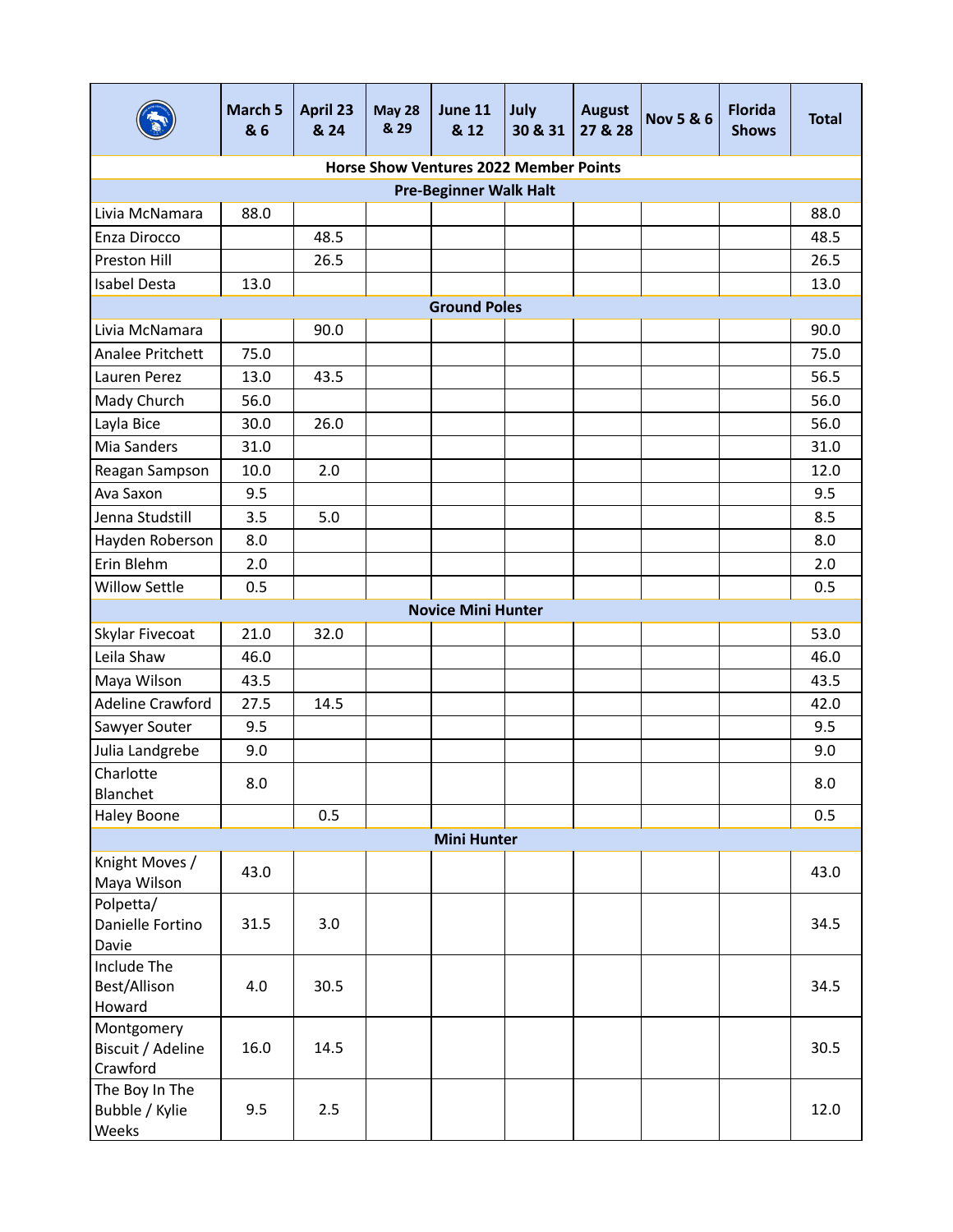|                                                        | March 5<br>& 6                                        | April 23<br>& 24 | <b>May 28</b><br>& 29 | June 11<br>& 12                                       | July<br>30 & 31 | <b>August</b><br>27 & 28 | <b>Nov 5 &amp; 6</b> | <b>Florida</b><br><b>Shows</b> | <b>Total</b> |  |  |
|--------------------------------------------------------|-------------------------------------------------------|------------------|-----------------------|-------------------------------------------------------|-----------------|--------------------------|----------------------|--------------------------------|--------------|--|--|
| <b>DGS</b>                                             |                                                       |                  |                       |                                                       |                 |                          |                      |                                |              |  |  |
| Indytentional /                                        |                                                       | 10.0             |                       |                                                       |                 |                          |                      |                                | 10.0         |  |  |
| <b>Emily Lingel</b>                                    |                                                       |                  |                       |                                                       |                 |                          |                      |                                |              |  |  |
| Cotton Candy /                                         |                                                       | 2.0              |                       |                                                       |                 |                          |                      |                                | 2.0          |  |  |
| <b>Haley Boone</b>                                     |                                                       |                  |                       |                                                       |                 |                          |                      |                                |              |  |  |
|                                                        |                                                       |                  |                       | <b>Adult Walk Trot</b>                                |                 |                          |                      |                                |              |  |  |
| <b>Brook Heard</b>                                     | 74.0                                                  | 43.0             |                       |                                                       |                 |                          |                      |                                | 117.0        |  |  |
| Elizabeth Noller                                       |                                                       | 88.0             |                       |                                                       |                 |                          |                      |                                | 88.0         |  |  |
| Ricky Greenway                                         | 34.0                                                  |                  |                       |                                                       |                 |                          |                      |                                | 34.0         |  |  |
| Natalie Norton                                         | 26.0                                                  |                  |                       |                                                       |                 |                          |                      |                                | 26.0         |  |  |
| Vickie Tatum                                           |                                                       | 17.5             |                       |                                                       |                 |                          |                      |                                | 17.5         |  |  |
|                                                        |                                                       |                  |                       | Senior Walk Trot (COCQ = Class of Campions Qualifier) |                 |                          |                      |                                |              |  |  |
| Mady Church                                            | 66.0                                                  | 80.0             |                       |                                                       |                 |                          |                      |                                | 146.0        |  |  |
| Aubrey Smith                                           |                                                       | 94.0             |                       |                                                       |                 |                          |                      |                                | 94.0         |  |  |
| <b>Trinity Custer</b>                                  | 28.0                                                  |                  |                       |                                                       |                 |                          |                      |                                | 28.0         |  |  |
| Shayna Barber                                          |                                                       | 18.5             |                       |                                                       |                 |                          |                      |                                | 18.5         |  |  |
| Madilyn<br>Holcombe                                    | 15.5                                                  |                  |                       |                                                       |                 |                          |                      |                                | 15.5         |  |  |
| Avery Madyun                                           | 5.5                                                   |                  |                       |                                                       |                 |                          |                      |                                | 5.5          |  |  |
| Paisley Tomerlin                                       | 3.5                                                   |                  |                       |                                                       |                 |                          |                      |                                | 3.5          |  |  |
| Junior Walk Trot (COCQ = Class of Champions Qualifier) |                                                       |                  |                       |                                                       |                 |                          |                      |                                |              |  |  |
| Emma Kate<br>Church (COCQ)                             | 112.0                                                 | 110.0            |                       |                                                       |                 |                          |                      |                                | 222.0        |  |  |
| Avery Church<br>(COCQ)                                 | 78.0                                                  | 27.0             |                       |                                                       |                 |                          |                      |                                | 105.0        |  |  |
| Analee Pritchett<br>(COCQ)                             | 92.0                                                  |                  |                       |                                                       |                 |                          |                      |                                | 92.0         |  |  |
| Lauren Perez<br>(COCQ)                                 | 55.5                                                  | 22.0             |                       |                                                       |                 |                          |                      |                                | 77.5         |  |  |
| Layla Bice (COCQ)                                      | 55.0                                                  | 15.0             |                       |                                                       |                 |                          |                      |                                | 70.0         |  |  |
| Corinne Kinlock<br>(COCQ)                              | 42.0                                                  |                  |                       |                                                       |                 |                          |                      |                                | 42.0         |  |  |
| Livia McNamara                                         | 16.0                                                  | 21.0             |                       |                                                       |                 |                          |                      |                                | 37.0         |  |  |
| Hayden Roberson                                        | 36.0                                                  |                  |                       |                                                       |                 |                          |                      |                                | 36.0         |  |  |
| Reagan Sampson                                         | 13.0                                                  | 19.0             |                       |                                                       |                 |                          |                      |                                | 32.0         |  |  |
| Mia Sanders                                            | 24.0                                                  |                  |                       |                                                       |                 |                          |                      |                                | 24.0         |  |  |
| Preston Hill                                           |                                                       | 22.0             |                       |                                                       |                 |                          |                      |                                | 22.0         |  |  |
| Willow Settle                                          | 16.5                                                  | 4.0              |                       |                                                       |                 |                          |                      |                                | 20.5         |  |  |
| Erin Blehm                                             | 17.5                                                  |                  |                       |                                                       |                 |                          |                      |                                | 17.5         |  |  |
| Jenna Studstill                                        | 10.0                                                  | 6.0              |                       |                                                       |                 |                          |                      |                                | 16.0         |  |  |
| Isabel Desta                                           | 11.0                                                  |                  |                       |                                                       |                 |                          |                      |                                | 11.0         |  |  |
| Enza Dirocco                                           |                                                       | 7.0              |                       |                                                       |                 |                          |                      |                                | 7.0          |  |  |
|                                                        | <b>CLASS OF CHAMPIONS QUALIFIERS WALK TROT CANTER</b> |                  |                       |                                                       |                 |                          |                      |                                |              |  |  |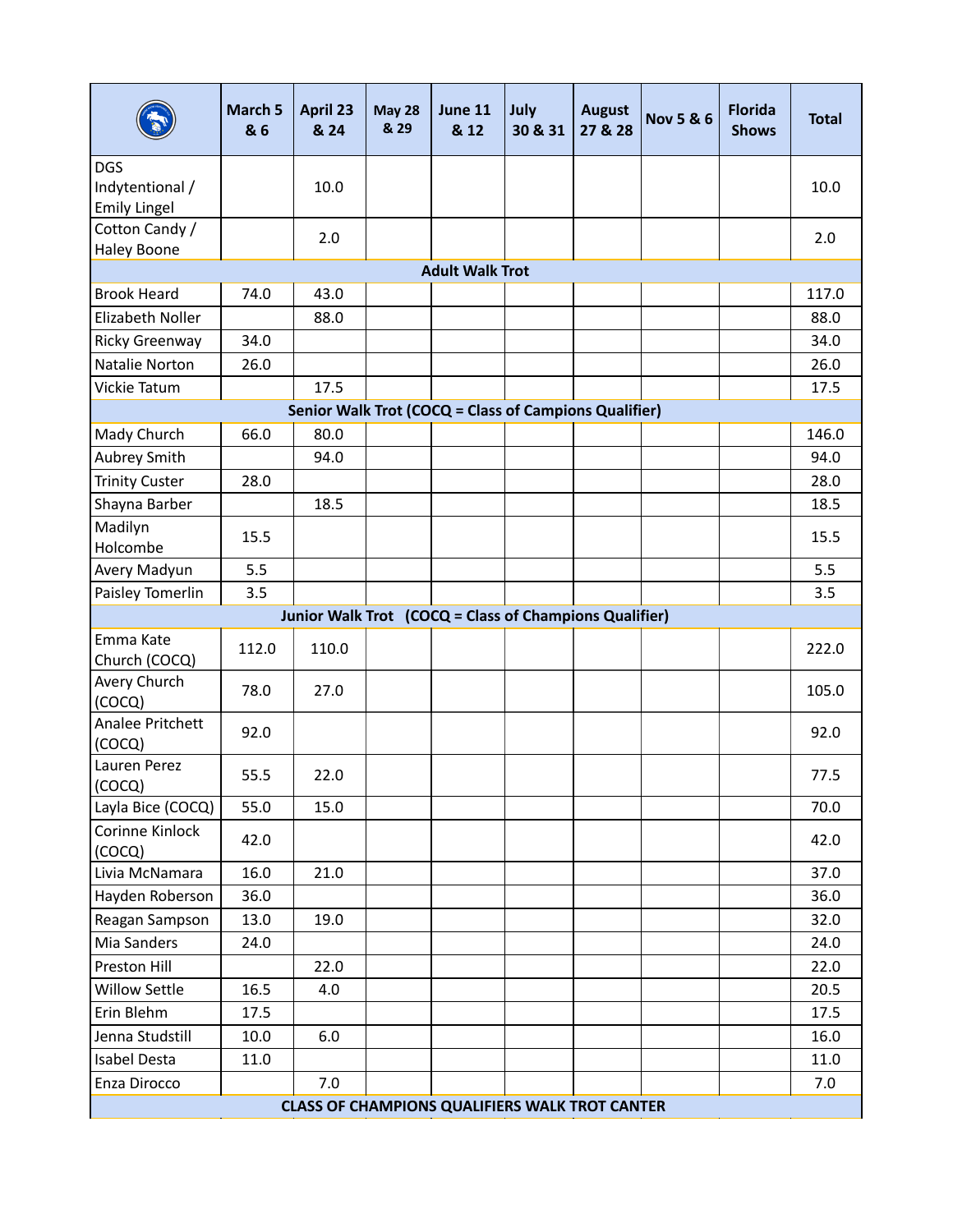|                           | March 5<br>& 6 | April 23<br>& 24 | <b>May 28</b><br>& 29 | June 11<br>& 12                     | July<br>30 & 31 | <b>August</b><br>27 & 28 | <b>Nov 5 &amp; 6</b> | <b>Florida</b><br><b>Shows</b> | <b>Total</b> |
|---------------------------|----------------|------------------|-----------------------|-------------------------------------|-----------------|--------------------------|----------------------|--------------------------------|--------------|
| Liz Ann Hamilton<br>(JR)  | x              |                  |                       |                                     |                 |                          |                      |                                |              |
| Avery Church (JR)         | x              |                  |                       |                                     |                 |                          |                      |                                |              |
| Annalee Pritchett<br>(JR) | x              |                  |                       |                                     |                 |                          |                      |                                |              |
| Emma Kate<br>Church (JR)  | x              |                  |                       |                                     |                 |                          |                      |                                |              |
| Tilly Bishop (A)          | x              |                  |                       |                                     |                 |                          |                      |                                |              |
| Brook Heard (A)           | x              |                  |                       |                                     |                 |                          |                      |                                |              |
| Corinne Kinlock<br>(JR)   | x              |                  |                       |                                     |                 |                          |                      |                                |              |
| Layla Bice (JR)           | x              |                  |                       |                                     |                 |                          |                      |                                |              |
| Lauren Perez (JR)         | x              |                  |                       |                                     |                 |                          |                      |                                |              |
| Elee Gibbs (JR)           | x              |                  |                       |                                     |                 |                          |                      |                                |              |
| Mady Church (SR)          | x              |                  |                       |                                     |                 |                          |                      |                                |              |
| Ivey Dukes (SR)           | x              |                  |                       |                                     |                 |                          |                      |                                |              |
| Josie Greenway<br>(JR)    | x              |                  |                       |                                     |                 |                          |                      |                                |              |
| Ricky Greenway<br>(A)     | x              |                  |                       |                                     |                 |                          |                      |                                |              |
| Elizabeth Noller<br>(A)   |                | x                |                       |                                     |                 |                          |                      |                                |              |
| Kat Meier (A)             |                | x                |                       |                                     |                 |                          |                      |                                |              |
| McKenzie Heenan<br>(JR)   |                | x                |                       |                                     |                 |                          |                      |                                |              |
| Harper Helland<br>(JR)    |                | X                |                       |                                     |                 |                          |                      |                                |              |
| Annie Beyer Hoye<br>(JR)  |                | x                |                       |                                     |                 |                          |                      |                                |              |
| Valentina<br>Melecio (JR) |                | x                |                       |                                     |                 |                          |                      |                                |              |
|                           |                |                  |                       | <b>Crossrail Equitation (1x/2x)</b> |                 |                          |                      |                                |              |
| Hannah Mayer              | 49.5           | 24.0             |                       |                                     |                 |                          |                      |                                | 73.5         |
| Madilyn<br>Holcombe       | 26.0           | 42.5             |                       |                                     |                 |                          |                      |                                | 68.5         |
| Kyleigh Padgett           | 56.0           |                  |                       |                                     |                 |                          |                      |                                | 56.0         |
| Tessa Woodson             | 6.5            | 37.5             |                       |                                     |                 |                          |                      |                                | 44.0         |
| Darcy Chesson             |                | 42.5             |                       |                                     |                 |                          |                      |                                | 42.5         |
| Peyton Satchwell          | 42.0           |                  |                       |                                     |                 |                          |                      |                                | 42.0         |
| Emma Kate<br>Church       | 20.0           | 12.5             |                       |                                     |                 |                          |                      |                                | 32.5         |
| Aubrey Smith              |                | 30.0             |                       |                                     |                 |                          |                      |                                | 30.0         |
| Kirian Johnson            | 1.0            | 22.0             |                       |                                     |                 |                          |                      |                                | 23.0         |
| Lila Claire Bullard       |                | 20.5             |                       |                                     |                 |                          |                      |                                | 20.5         |
| Mady Church               |                | 13.0             |                       |                                     |                 |                          |                      |                                | 13.0         |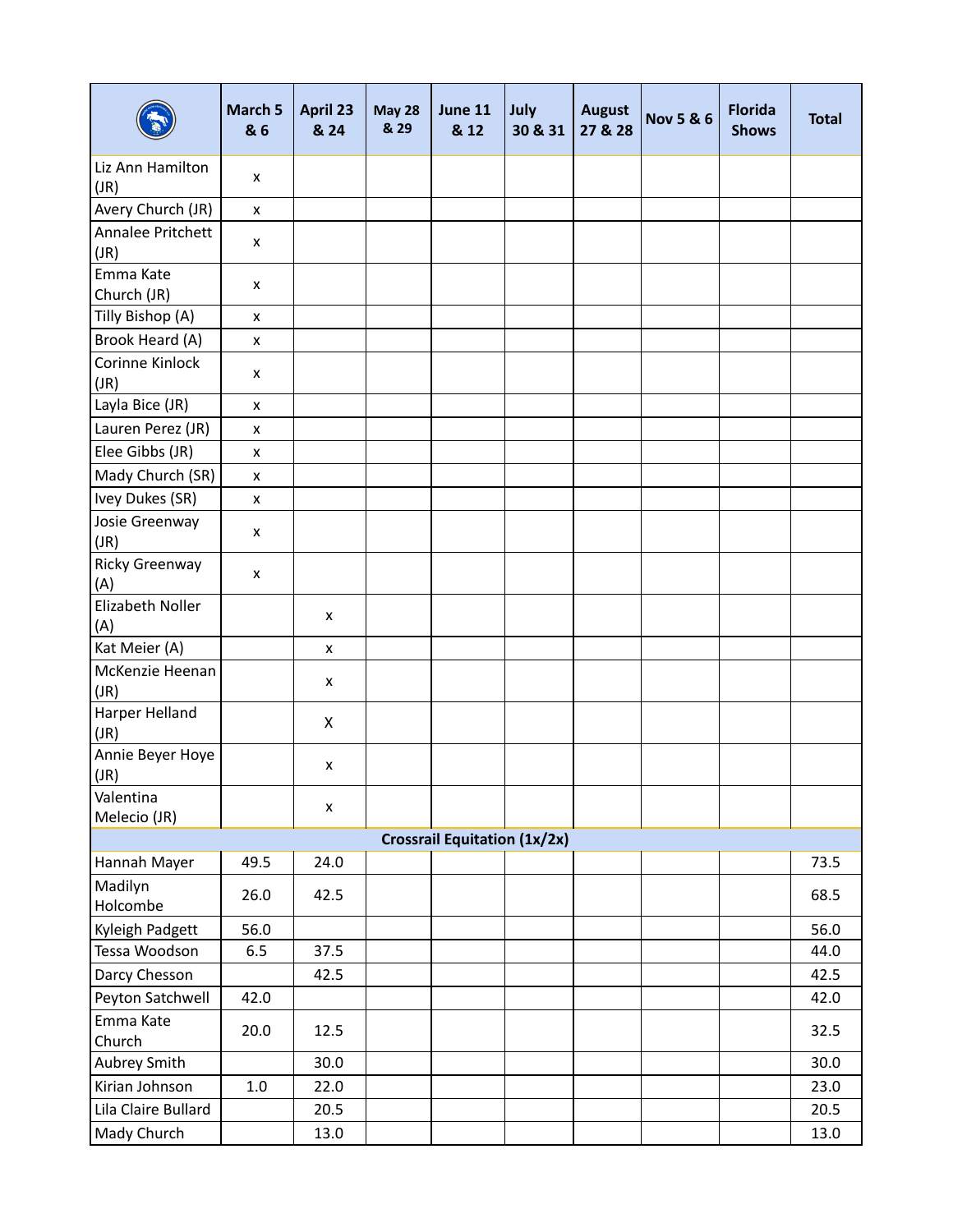|                                                  | March 5<br>& 6 | April 23<br>& 24 | <b>May 28</b><br>& 29 | June 11<br>& 12                 | July<br>30 & 31 | <b>August</b><br>27 & 28 | <b>Nov 5 &amp; 6</b> | <b>Florida</b><br><b>Shows</b> | <b>Total</b> |
|--------------------------------------------------|----------------|------------------|-----------------------|---------------------------------|-----------------|--------------------------|----------------------|--------------------------------|--------------|
| Ava Saxon                                        | 10.0           |                  |                       |                                 |                 |                          |                      |                                | 10.0         |
| Skylar Fivecoat                                  | 8.0            |                  |                       |                                 |                 |                          |                      |                                | 8.0          |
| Jenna Studstill                                  |                | 6.5              |                       |                                 |                 |                          |                      |                                | 6.5          |
| Layla Bice                                       |                | 3.5              |                       |                                 |                 |                          |                      |                                | 3.5          |
| Avery Madyun                                     | 3.0            |                  |                       |                                 |                 |                          |                      |                                | 3.0          |
| <b>Willow Settle</b>                             |                | 0.5              |                       |                                 |                 |                          |                      |                                | 0.5          |
|                                                  |                |                  |                       | <b>Adult Crossrails</b>         |                 |                          |                      |                                |              |
| Michelle Perkins                                 | 90.0           |                  |                       |                                 |                 |                          |                      |                                | 90.0         |
| Rickey Greenway                                  | 30.0           | 57.0             |                       |                                 |                 |                          |                      |                                | 87.0         |
| Elizabeth Noller                                 |                | 50.5             |                       |                                 |                 |                          |                      |                                | 50.5         |
| <b>Brook Heard</b>                               |                | 25.0             |                       |                                 |                 |                          |                      |                                | 25.0         |
| <b>Britton Perkins</b>                           |                | 0.5              |                       |                                 |                 |                          |                      |                                | 0.5          |
|                                                  |                |                  |                       | <b>Crossrail Hunter</b>         |                 |                          |                      |                                |              |
| Skylar Fivecoat                                  | 56.5           | 32.5             |                       |                                 |                 |                          |                      |                                | 89.0         |
| Hannah Mayer                                     | 48.5           | 40.5             |                       |                                 |                 |                          |                      |                                | 89.0         |
| Elyse Showalter                                  | 50.5           |                  |                       |                                 |                 |                          |                      |                                | 50.5         |
| Aubrey Smith                                     |                | 40.5             |                       |                                 |                 |                          |                      |                                | 40.5         |
| Peyton Satchwell                                 | 37.0           |                  |                       |                                 |                 |                          |                      |                                | 37.0         |
| Tessa Woodson                                    | 18.0           | 1.5              |                       |                                 |                 |                          |                      |                                | 19.5         |
| Darcy Chesson                                    |                | 12.5             |                       |                                 |                 |                          |                      |                                | 12.5         |
| Kirian Johnson                                   | 3.0            | 9.0              |                       |                                 |                 |                          |                      |                                | 12.0         |
| Amber Bell                                       |                | 11.0             |                       |                                 |                 |                          |                      |                                | 11.0         |
| Madilyn<br>Holcombe                              |                | 8.0              |                       |                                 |                 |                          |                      |                                | 8.0          |
| Katleigh Puryear                                 | 4.0            | 3.5              |                       |                                 |                 |                          |                      |                                | 7.5          |
| <b>Haley Boone</b>                               |                | 6.0              |                       |                                 |                 |                          |                      |                                | 6.0          |
| Sawyer Souter                                    | 1.5            |                  |                       |                                 |                 |                          |                      |                                | 1.5          |
| Julia Langrebe                                   | 1.0            |                  |                       |                                 |                 |                          |                      |                                | 1.0          |
|                                                  |                |                  |                       | <b>Green Hunter on the Flat</b> |                 |                          |                      |                                |              |
| God's Promise /<br>Courtney Noel<br>Alexander    |                | 36.0             |                       |                                 |                 |                          |                      |                                | 36.0         |
| Shanghai Moon /<br>Laurelai Jackson              | 20.0           |                  |                       |                                 |                 |                          |                      |                                | 20.0         |
| Include The Best /<br>Allison Howard             |                | 17.0             |                       |                                 |                 |                          |                      |                                | 17.0         |
| Prim & Proper<br>Primrose / Layla<br><b>Bice</b> |                |                  | 11.0                  |                                 |                 |                          |                      |                                | 11.0         |
| Slushie / Amanda<br>Nix                          |                | 6.0              |                       |                                 |                 |                          |                      |                                | 6.0          |
|                                                  |                |                  |                       | <b>Schooling Hunter</b>         |                 |                          |                      |                                |              |
| Stellar Eclipse /<br>Ansley Pottle               | 42.0           |                  |                       |                                 |                 |                          |                      |                                | 42.0         |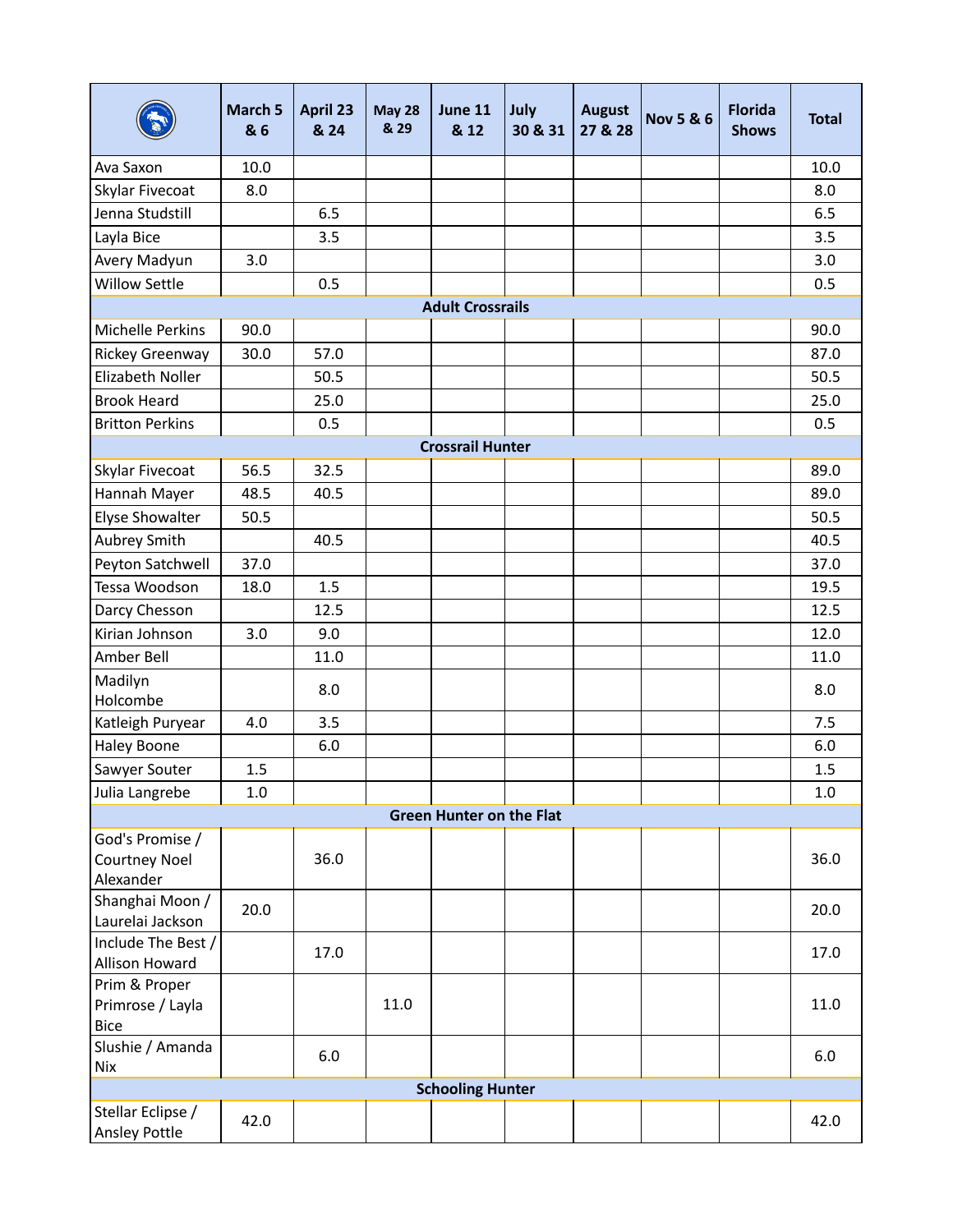|                                                      | March 5<br>& 6 | April 23<br>& 24 | <b>May 28</b><br>& 29 | <b>June 11</b><br>& 12      | July<br>30 & 31 | <b>August</b><br>27 & 28 | <b>Nov 5 &amp; 6</b> | <b>Florida</b><br><b>Shows</b> | <b>Total</b> |  |
|------------------------------------------------------|----------------|------------------|-----------------------|-----------------------------|-----------------|--------------------------|----------------------|--------------------------------|--------------|--|
| Striking / Jennifer<br>Roose                         |                | 12.0             |                       |                             |                 |                          |                      |                                | 12.0         |  |
| Polpetta/<br>Danielle Fortino<br>Davie               |                | 9.0              |                       |                             |                 |                          |                      |                                | 9.0          |  |
| Idoleyezme/ Julia<br>Landgrebe                       | 8.0            |                  |                       |                             |                 |                          |                      |                                | 8.0          |  |
| <b>DGS</b><br>Indytentional /<br><b>Emily Lingel</b> |                | 6.0              |                       |                             |                 |                          |                      |                                | 6.0          |  |
| <b>Silver Spur Hunter</b>                            |                |                  |                       |                             |                 |                          |                      |                                |              |  |
| Striking / Jennifer<br>Roose                         |                | 22.0             |                       |                             |                 |                          |                      |                                | 22.0         |  |
|                                                      |                |                  |                       | Low Child/Adult Hunter      |                 |                          |                      |                                |              |  |
| Taylor Swift /<br>McKenzie<br>Plunkett               | 74.0           |                  |                       |                             |                 |                          |                      |                                | 74.0         |  |
| Snuffalupagus /<br>Mackenzie<br>Poeklking            |                | 56.5             |                       |                             |                 |                          |                      |                                | 56.5         |  |
| Kid Twin Tower /<br><b>Adison Nix</b>                |                | 31.0             |                       |                             |                 |                          |                      |                                | 31.0         |  |
| Tango / Savannah<br>Victory                          | 26.0           |                  |                       |                             |                 |                          |                      |                                | 26.0         |  |
| Carousel / Josie<br>Rowe *                           | 25.5           |                  |                       |                             |                 |                          |                      |                                | 25.5         |  |
| Chiki Boy / Ellie<br>Williams <sup>*</sup>           | 10.0           |                  |                       |                             |                 |                          |                      |                                | 10.0         |  |
|                                                      |                |                  |                       | <b>Short Stirrup Hunter</b> |                 |                          |                      |                                |              |  |
| Nightingale /<br><b>Addison King</b>                 | 83.0           |                  |                       |                             |                 |                          |                      |                                | 83.0         |  |
| Morton's Glass<br>Tiger / Chloe<br>Schwerzmann       | 39.5           |                  |                       |                             |                 |                          |                      |                                | 39.5         |  |
|                                                      |                |                  |                       | <b>Long Stirrup Hunter</b>  |                 |                          |                      |                                |              |  |
| Burlesque /<br>Tatum Wansley                         | 21.0           | 46.5             |                       |                             |                 |                          |                      |                                | 67.5         |  |
| Sassy But Classy /<br>Addison Lambert                |                | 12.0             |                       |                             |                 |                          |                      |                                | 12.0         |  |
| Fun Sized / Emily<br>Saunders                        | 2.5            |                  |                       |                             |                 |                          |                      |                                | 2.5          |  |
| <b>Special / Baby Green Hunter</b>                   |                |                  |                       |                             |                 |                          |                      |                                |              |  |
| Shanghai Moon /<br>Laurelai Jackson                  | 77.5           |                  |                       |                             |                 |                          |                      |                                | 77.5         |  |
| Midnight Dive<br>/Alaina Brooks                      |                | 74.5             |                       |                             |                 |                          |                      |                                | 74.5         |  |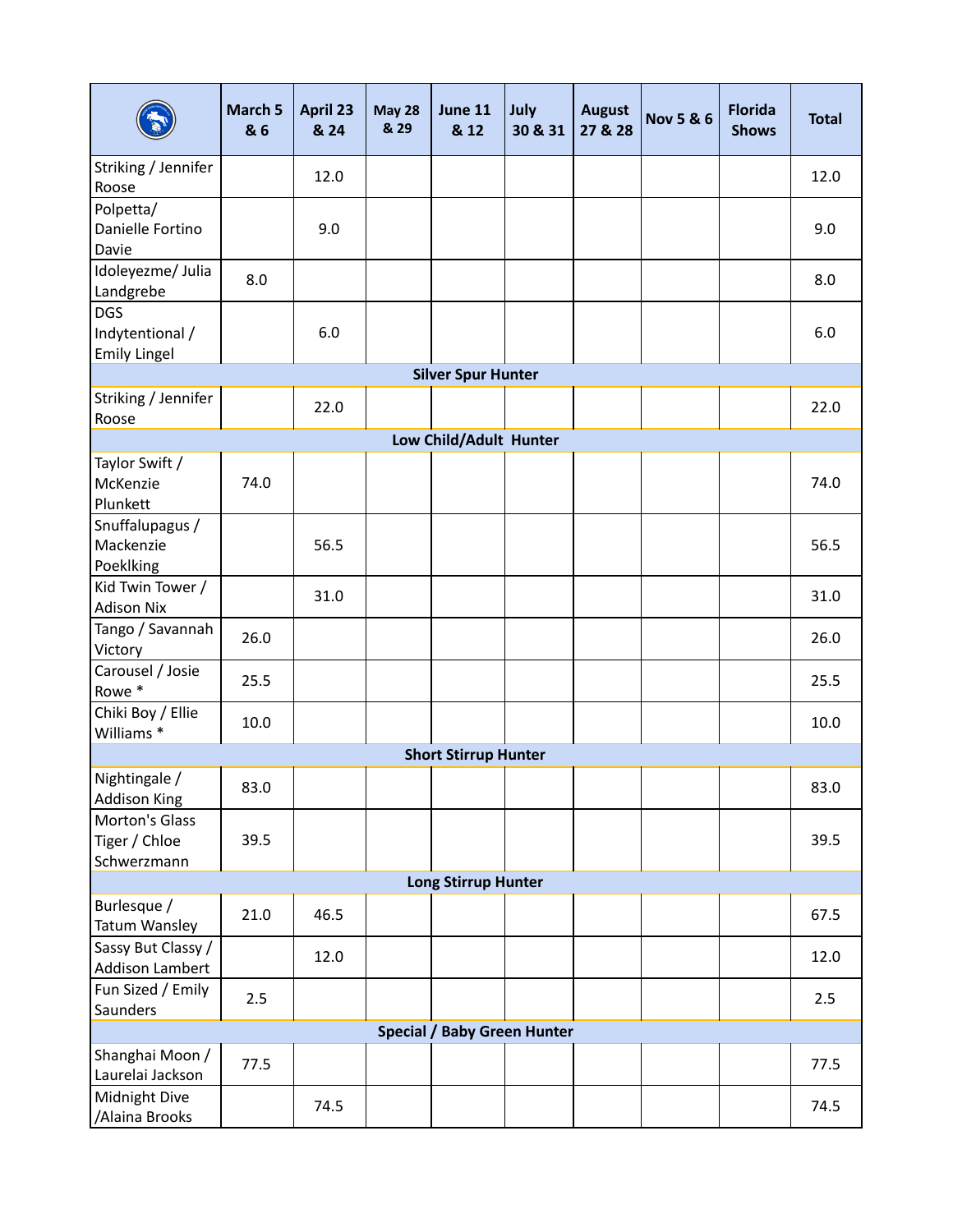|                                                    | March 5<br>& 6 | <b>April 23</b><br>& 24 | <b>May 28</b><br>& 29 | June 11<br>& 12         | July<br>30 & 31 | <b>August</b><br>27 & 28 | <b>Nov 5 &amp; 6</b> | <b>Florida</b><br><b>Shows</b> | <b>Total</b> |
|----------------------------------------------------|----------------|-------------------------|-----------------------|-------------------------|-----------------|--------------------------|----------------------|--------------------------------|--------------|
| Miss Congeniality<br>/ Brook Heard                 | 68.0           |                         |                       |                         |                 |                          |                      |                                | 68.0         |
| Bella Notte /<br>Laura Smith                       |                | 42.0                    |                       |                         |                 |                          |                      |                                | 42.0         |
| Sheza Brick<br>House / Emily<br>Chambers           | 34.0           |                         |                       |                         |                 |                          |                      |                                | 34.0         |
| Sassy But Classy /<br><b>Addison Lambert</b>       |                | 18.5                    |                       |                         |                 |                          |                      |                                | 18.5         |
| Trottin' Down<br>Bourbon<br>Street/Avery<br>Rykman |                | 18.5                    |                       |                         |                 |                          |                      |                                | 18.5         |
|                                                    |                |                         |                       | <b>Pre-Child Hunter</b> |                 |                          |                      |                                |              |
| Gentleman's Blue<br>/ Alyssa Morris                | 58.0           |                         |                       |                         |                 |                          |                      |                                | 58.0         |
| Tango / Savannah<br>Victory                        | 40.0           |                         |                       |                         |                 |                          |                      |                                | 40.0         |
| Make It Rain /<br>Taylor Bertrand                  | 33.5           |                         |                       |                         |                 |                          |                      |                                | 33.5         |
| Iron Cafe /<br>Ashleigh<br>Wentworth               |                | 24.0                    |                       |                         |                 |                          |                      |                                | 24.0         |
| <b>Whimsical Notion</b><br>/ Addie Wood            | 16.0           |                         |                       |                         |                 |                          |                      |                                | 16.0         |
| Claire De Lune /<br>Claire Anne<br>Gagne           | 6.0            |                         |                       |                         |                 |                          |                      |                                | 6.0          |
|                                                    |                |                         |                       | <b>Pre-Adult Hunter</b> |                 |                          |                      |                                |              |
| Bastille Z / Chrissy<br>Watts                      | 90.0           |                         |                       |                         |                 |                          |                      |                                | 90.0         |
| Der Dollar /<br>Megan Hagood                       | 7.0            | 48.5                    |                       |                         |                 |                          |                      |                                | 55.5         |
| Galoubet Rouge/<br>Margaret Ann<br>LeGrand         | 52.0           |                         |                       |                         |                 |                          |                      |                                | 52.0         |
| Chromatic /<br>Ashley Whidden                      | 19.0           |                         |                       |                         |                 |                          |                      |                                | 19.0         |
|                                                    |                |                         |                       | <b>Modified Hunter</b>  |                 |                          |                      |                                |              |
| Lanzarote/Hailey<br>Shockley                       | 64.0           | 18.0                    |                       |                         |                 |                          |                      |                                | 82.0         |
| Claire De Lune /<br>Claire Anne<br>Gagne           | 62.0           |                         |                       |                         |                 |                          |                      |                                | 62.0         |
| Amur Tiger / Ellie<br>Williams <sup>*</sup>        | 46.0           |                         |                       |                         |                 |                          |                      |                                | 46.0         |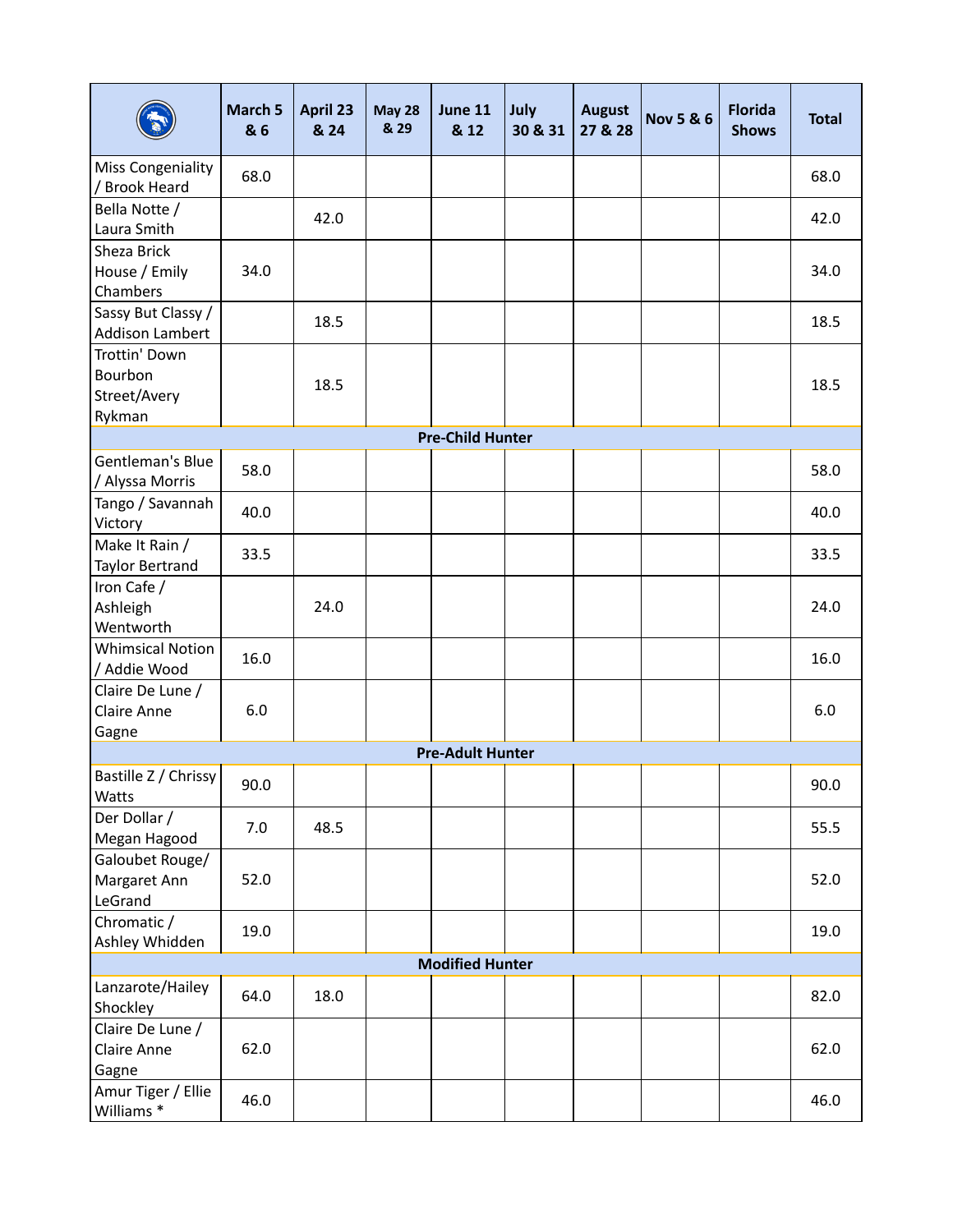|                                          | March 5<br>& 6     | April 23<br>& 24 | <b>May 28</b><br>& 29 | June 11<br>& 12              | July<br>30 & 31 | <b>August</b><br>27 & 28 | <b>Nov 5 &amp; 6</b> | <b>Florida</b><br><b>Shows</b> | <b>Total</b> |  |
|------------------------------------------|--------------------|------------------|-----------------------|------------------------------|-----------------|--------------------------|----------------------|--------------------------------|--------------|--|
| Cairo / Allison<br>Howard                | 38.0               |                  |                       |                              |                 |                          |                      |                                | 38.0         |  |
| Caron Poivre /<br>Alaina Brooks          |                    | 30.0             |                       |                              |                 |                          |                      |                                | 30.0         |  |
|                                          |                    |                  |                       | <b>Children's Hunter</b>     |                 |                          |                      |                                |              |  |
|                                          |                    |                  |                       |                              |                 |                          |                      |                                |              |  |
|                                          |                    |                  |                       | <b>Adult Hunter</b>          |                 |                          |                      |                                |              |  |
| Now or Never /<br>Sage Cawley            | 57.0               | 47.0             |                       |                              |                 |                          |                      |                                | 104.0        |  |
| Bragging Rights /<br>Loren Mercer        | 76.0               |                  |                       |                              |                 |                          |                      |                                | 76.0         |  |
| Cairo / Allison<br>Howard                | 10.0               | 21.0             |                       |                              |                 |                          |                      |                                | 31.0         |  |
| Commission /<br>Elyse Showalter          | 14.5               |                  |                       |                              |                 |                          |                      |                                | 14.5         |  |
|                                          |                    |                  |                       | <b>Open Hunter</b>           |                 |                          |                      |                                |              |  |
| Bastille Z / Chrissy<br>Watts            | 92.0               |                  |                       |                              |                 |                          |                      |                                | 92.0         |  |
| Der Dollar /<br>Megan Hagood             |                    | 46.0             |                       |                              |                 |                          |                      |                                | 46.0         |  |
| Shanghai Moon /<br>Laurelai Jackson      | 31.5               |                  |                       |                              |                 |                          |                      |                                | 31.5         |  |
| Symphony/Laura<br>Smith                  |                    | 16.0             |                       |                              |                 |                          |                      |                                | 16.0         |  |
| Make It Rain /<br>Jamie Bice             | 6.5                |                  |                       |                              |                 |                          |                      |                                | 6.5          |  |
|                                          |                    |                  |                       | <b>Schooling Pony Hunter</b> |                 |                          |                      |                                |              |  |
| Sheza Brick<br>House / Emily<br>Chambers | 53.0               |                  |                       |                              |                 |                          |                      |                                | 53.0         |  |
| Incredibly<br>Incredible / Lily<br>Ward  | 7.0                | 4.0              |                       |                              |                 |                          |                      |                                | 11.0         |  |
| Behind Blue Eyes/<br>Lilly Mills         |                    | 7.5              |                       |                              |                 |                          |                      |                                | 7.5          |  |
| The Luck Dragon<br>/ Jessi Fisher        | 7.0                |                  |                       |                              |                 |                          |                      |                                | 7.0          |  |
|                                          |                    |                  |                       | <b>Performance Hunter</b>    |                 |                          |                      |                                |              |  |
|                                          |                    |                  |                       |                              |                 |                          |                      |                                |              |  |
|                                          | <b>Pony Hunter</b> |                  |                       |                              |                 |                          |                      |                                |              |  |
| <b>Adult Pony Hunter</b>                 |                    |                  |                       |                              |                 |                          |                      |                                |              |  |
|                                          |                    |                  |                       |                              |                 |                          |                      |                                |              |  |
|                                          |                    |                  |                       | <b>Small Pony Hunter</b>     |                 |                          |                      |                                |              |  |
|                                          |                    |                  |                       |                              |                 |                          |                      |                                |              |  |
|                                          |                    |                  |                       | <b>Medium Pony Hunter</b>    |                 |                          |                      |                                |              |  |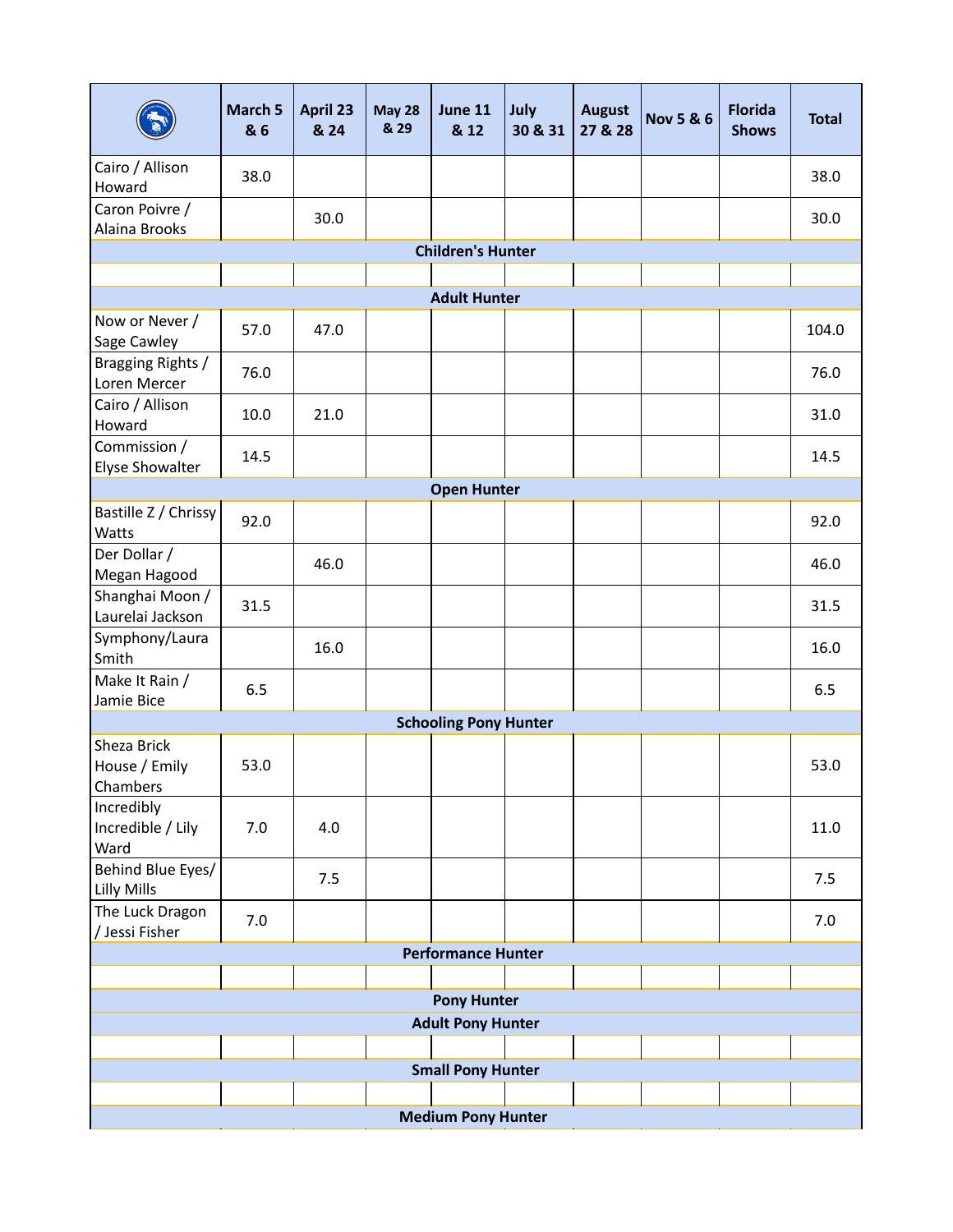|                                                | March 5<br>& 6 | April 23<br>& 24 | <b>May 28</b><br>& 29 | <b>June 11</b><br>& 12          | July<br>30 & 31 | <b>August</b><br>27 & 28 | <b>Nov 5 &amp; 6</b> | <b>Florida</b><br><b>Shows</b> | <b>Total</b> |  |
|------------------------------------------------|----------------|------------------|-----------------------|---------------------------------|-----------------|--------------------------|----------------------|--------------------------------|--------------|--|
|                                                |                |                  |                       |                                 |                 |                          |                      |                                |              |  |
|                                                |                |                  |                       |                                 |                 |                          |                      |                                |              |  |
|                                                |                |                  |                       | <b>Large Pony Hunter</b>        |                 |                          |                      |                                |              |  |
|                                                |                |                  |                       |                                 |                 |                          |                      |                                |              |  |
|                                                |                |                  |                       | <b>HSV Beginner Medal</b>       |                 |                          |                      |                                |              |  |
| Kylie Weeks                                    | 8.0            | 6.0              |                       |                                 |                 |                          |                      |                                | 14.0         |  |
| Skylar Fivecoat                                | 10.0           | 1.0              |                       |                                 |                 |                          |                      |                                | 11.0         |  |
| Lily Ward                                      | 5.0            | 2.0              |                       |                                 |                 |                          |                      |                                | 7.0          |  |
| Leila Shaw                                     | 2.0            |                  |                       |                                 |                 |                          |                      |                                | 2.0          |  |
| Avery Rykman                                   | 1.0            |                  |                       |                                 |                 |                          |                      |                                | 1.0          |  |
|                                                |                |                  |                       | <b>Pony Medal</b>               |                 |                          |                      |                                |              |  |
|                                                |                |                  |                       |                                 |                 |                          |                      |                                |              |  |
|                                                | 20.0           |                  |                       | 3' Medal                        |                 |                          |                      |                                | 20.0         |  |
| Sage Cawley<br>Elyse Showalter                 | 8.0            |                  |                       |                                 |                 |                          |                      |                                | 8.0          |  |
| <b>Hailey Shockley</b>                         | 8.0            |                  |                       |                                 |                 |                          |                      |                                | 8.0          |  |
| Loren Mercer                                   | 6.0            |                  |                       |                                 |                 |                          |                      |                                | 6.0          |  |
| <b>Pre Short &amp; Long Stirrup Equitation</b> |                |                  |                       |                                 |                 |                          |                      |                                |              |  |
| Kylie Weeks                                    | 24.0           | 16.0             |                       |                                 |                 |                          |                      |                                | 40.0         |  |
| Lily Ward                                      | 16.0           | 16.0             |                       |                                 |                 |                          |                      |                                | 32.0         |  |
| Avery Rykman                                   | 14.0           |                  |                       |                                 |                 |                          |                      |                                | 14.0         |  |
|                                                |                |                  |                       | <b>Short Stirrup Equitation</b> |                 |                          |                      |                                |              |  |
| <b>Addison King</b>                            | 20.0           |                  |                       |                                 |                 |                          |                      |                                | 20.0         |  |
| Chloe                                          |                |                  |                       |                                 |                 |                          |                      |                                |              |  |
| Schwerzmann                                    | 16.0           |                  |                       |                                 |                 |                          |                      |                                | 16.0         |  |
| Josie Heard                                    | 4.0            |                  |                       |                                 |                 |                          |                      |                                | 4.0          |  |
|                                                |                |                  |                       | <b>Long Stirrup Equitation</b>  |                 |                          |                      |                                |              |  |
| <b>Tatum Wansley</b>                           | 16.0           | 14.5             |                       |                                 |                 |                          |                      |                                | 30.5         |  |
| Grace Bishop                                   | 18.0           |                  |                       |                                 |                 |                          |                      |                                | 18.0         |  |
| <b>Addison Lambert</b>                         |                | 1.0              |                       |                                 |                 |                          |                      |                                | $1.0\,$      |  |
|                                                |                |                  |                       | 11 & Under Equitation           |                 |                          |                      |                                |              |  |
| Avery Rykman                                   | 12.5           | 12.0             |                       |                                 |                 |                          |                      |                                | 24.5         |  |
|                                                |                |                  |                       | <b>Pre-Adult Equitation</b>     |                 |                          |                      |                                |              |  |
| Megan Hagood                                   | 24.0           |                  |                       |                                 |                 |                          |                      |                                | 24.0         |  |
|                                                |                |                  |                       | <b>Pre-Child Equitation</b>     |                 |                          |                      |                                |              |  |
| Addie Wood                                     | 30.0           |                  |                       |                                 |                 |                          |                      |                                | 30.0         |  |
| Taylor Bertrand                                | 8.0            |                  |                       |                                 |                 |                          |                      |                                | 8.0          |  |
| Alyssa Morris                                  | 4.5            |                  |                       |                                 |                 |                          |                      |                                | 4.5          |  |
| Claire Gagne                                   | 4.0            |                  |                       |                                 |                 |                          |                      |                                | 4.0          |  |
| <b>Gracie Heard</b>                            | $1.0\,$        |                  |                       |                                 |                 |                          |                      |                                | $1.0\,$      |  |
| Savannah Victory                               | $1.0\,$        |                  |                       |                                 |                 |                          |                      |                                | $1.0\,$      |  |
|                                                |                |                  |                       | 12-14 Equitation                |                 |                          |                      |                                |              |  |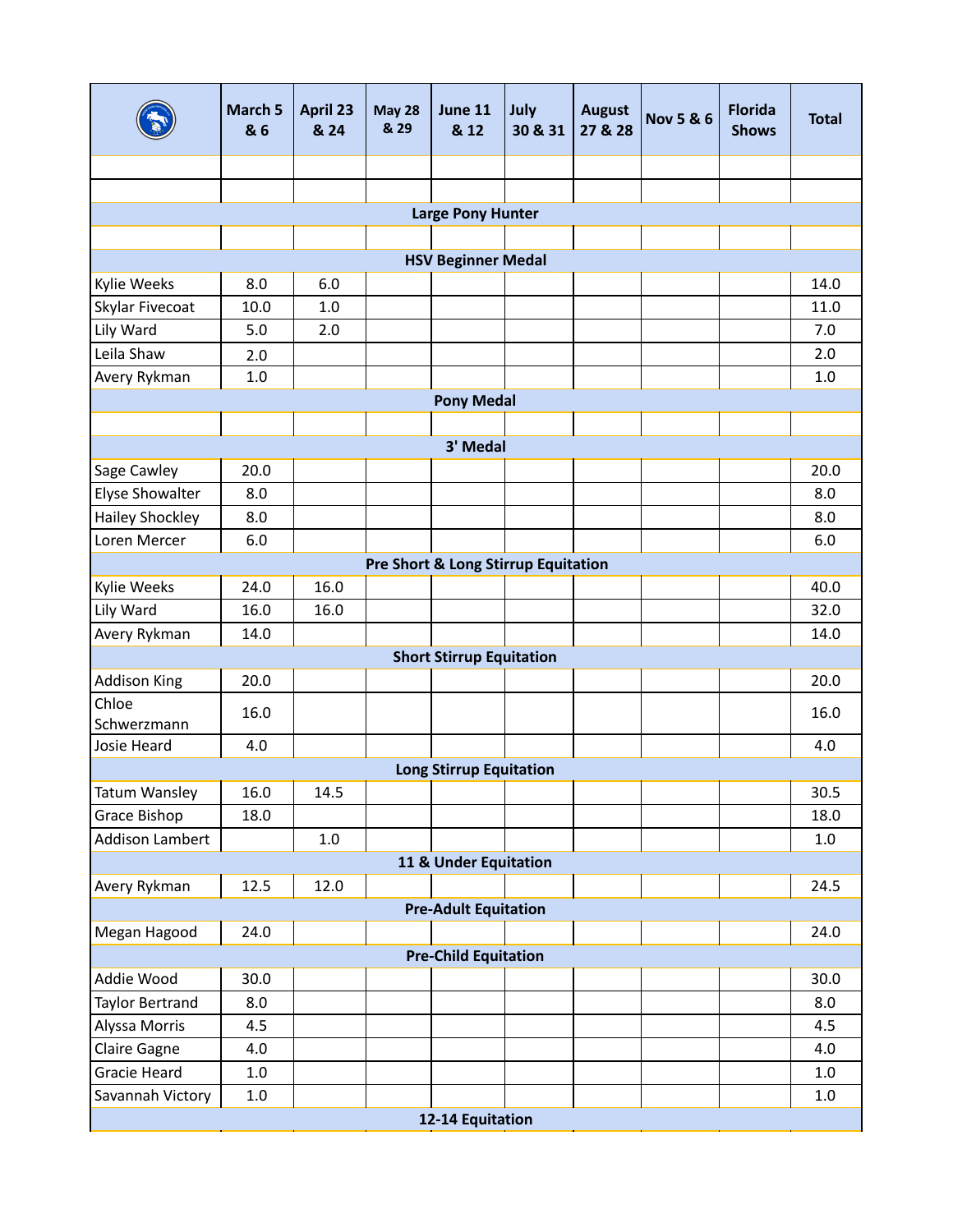|                                             | March 5<br>& 6 | April 23<br>& 24 | <b>May 28</b><br>& 29 | June 11<br>& 12           | July<br>30 & 31 | <b>August</b><br>27 & 28 | <b>Nov 5 &amp; 6</b> | <b>Florida</b><br><b>Shows</b> | <b>Total</b> |
|---------------------------------------------|----------------|------------------|-----------------------|---------------------------|-----------------|--------------------------|----------------------|--------------------------------|--------------|
| <b>Gracie Heard</b>                         | 26.0           |                  |                       |                           |                 |                          |                      |                                | 26.0         |
| Lilly Mills                                 |                | 4.0              |                       |                           |                 |                          |                      |                                | 4.0          |
| Savannah Victory                            | $1.0\,$        |                  |                       |                           |                 |                          |                      |                                | 1.0          |
|                                             |                |                  |                       | 15-17 Equitation          |                 |                          |                      |                                |              |
| 20.0<br>Sage Cawley                         |                |                  |                       |                           |                 |                          |                      |                                |              |
| <b>Adult Amateur Equitation</b>             |                |                  |                       |                           |                 |                          |                      |                                |              |
| Allison Howard                              | 12.0           | 34.0             |                       |                           |                 |                          |                      |                                | 46.0         |
| Loren Mercer                                | 4.0            |                  |                       |                           |                 |                          |                      |                                | 4.0          |
|                                             |                |                  |                       | Beginner Jumper 2' (.65m) |                 |                          |                      |                                |              |
| The Luck Dragon<br>/ Jessi Fisher           | 28.0           | 32.0             |                       |                           |                 |                          |                      |                                | 60.0         |
| <b>Talking</b><br>Tuesday/Anja<br>Jacobs    |                | 40.5             |                       |                           |                 |                          |                      |                                | 40.5         |
| Vinny Van Go /<br>Diane Pincheon            | 40.0           |                  |                       |                           |                 |                          |                      |                                | 40.0         |
| Midtown<br>Manhattan/<br>Shayna Barber      | 2.0            | 18.0             |                       |                           |                 |                          |                      |                                | 20.0         |
| The Last Jedi /<br>Isabella<br>Brodowski    | 13.0           | 6.5              |                       |                           |                 |                          |                      |                                | 19.5         |
| Out of the Blue /<br>Alaysha Charlton       | 13.5           |                  |                       |                           |                 |                          |                      |                                | 13.5         |
| Cooperstown/Am<br>ber Bell                  | 10.0           |                  |                       |                           |                 |                          |                      |                                | 10.0         |
| 50 Shades Darker<br>/ Ansley Cochran        | 10.0           |                  |                       |                           |                 |                          |                      |                                | 10.0         |
| Sundance G /<br>Dylan Klein                 |                | 8.5              |                       |                           |                 |                          |                      |                                | 8.5          |
| Blissful Promise /<br>Mackenzie<br>Poelking | 5.0            |                  |                       |                           |                 |                          |                      |                                | 5.0          |
| All Star / Sophia<br>Pincheon               | 4.0            |                  |                       |                           |                 |                          |                      |                                | 4.0          |
| Midtown<br>Manhattan/<br>Shayna Barber      | 2.5            |                  |                       |                           |                 |                          |                      |                                | 2.5          |
| Beginner Jumper 2'3" (.70m)                 |                |                  |                       |                           |                 |                          |                      |                                |              |
| All Star / Sophia<br>Pincheon               | 56.0           |                  |                       |                           |                 |                          |                      |                                | 56.0         |
| Out of the Blue /<br>Caroline<br>McKibbon   | 4.0            | 42.0             |                       |                           |                 |                          |                      |                                | 46.0         |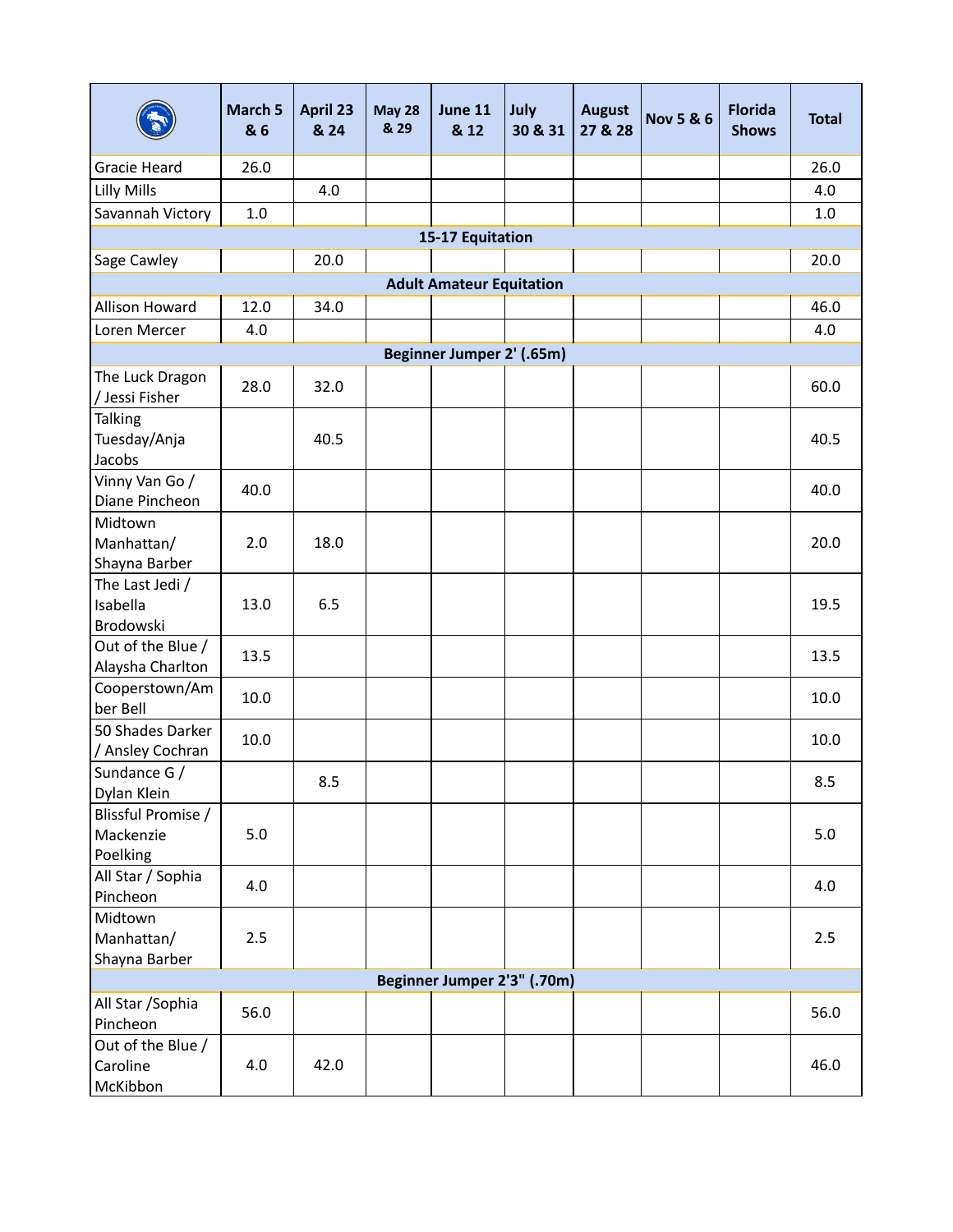|                                      | March 5<br>& 6 | April 23<br>& 24 | <b>May 28</b><br>& 29 | June 11<br>& 12             | July<br>30 & 31 | <b>August</b><br>27 & 28 | <b>Nov 5 &amp; 6</b> | <b>Florida</b><br><b>Shows</b> | <b>Total</b> |  |
|--------------------------------------|----------------|------------------|-----------------------|-----------------------------|-----------------|--------------------------|----------------------|--------------------------------|--------------|--|
| Midtown                              |                |                  |                       |                             |                 |                          |                      |                                |              |  |
| Manhattan /                          | 2.0            | 33.0             |                       |                             |                 |                          |                      |                                | 35.0         |  |
| Niamh Kierans                        |                |                  |                       |                             |                 |                          |                      |                                |              |  |
| Vinny Van Go /                       | 34.0           |                  |                       |                             |                 |                          |                      |                                | 34.0         |  |
| Diane Pincheon                       |                |                  |                       |                             |                 |                          |                      |                                |              |  |
| Dublin/Rebecca<br>Smith              |                | 18.0             |                       |                             |                 |                          |                      |                                | 18.0         |  |
| Jetpack Joyride<br>/Michaela Tarplay | 10.0           |                  |                       |                             |                 |                          |                      |                                | 10.0         |  |
| .70m Young Jumper                    |                |                  |                       |                             |                 |                          |                      |                                |              |  |
| The Last Jedi                        |                |                  |                       |                             |                 |                          |                      |                                |              |  |
| /Isabella                            | 40             | 6                |                       |                             |                 |                          |                      |                                | 46           |  |
| Brodowski                            |                |                  |                       |                             |                 |                          |                      |                                |              |  |
| The Luck Dragon<br>/ Jessi Fisher    |                | 20               |                       |                             |                 |                          |                      |                                | 20           |  |
| 50 Shades Darker                     |                |                  |                       |                             |                 |                          |                      |                                |              |  |
| / Ansley Cochran                     | 12             |                  |                       |                             |                 |                          |                      |                                | 12           |  |
| <b>Talking</b>                       |                |                  |                       |                             |                 |                          |                      |                                |              |  |
| Tuesday/Anja                         |                | $\mathbf{1}$     |                       |                             |                 |                          |                      |                                | $\mathbf{1}$ |  |
| Jacobs                               |                |                  |                       |                             |                 |                          |                      |                                |              |  |
| .75m Hopeful Jumper                  |                |                  |                       |                             |                 |                          |                      |                                |              |  |
| Jetpack Joyride /                    | 9.0            | 44.5             |                       |                             |                 |                          |                      |                                | 53.5         |  |
| Michaela Tarplay                     |                |                  |                       |                             |                 |                          |                      |                                |              |  |
| Silk & Diamonds/                     |                |                  |                       |                             |                 |                          |                      |                                |              |  |
| Melanie                              | 48.0           |                  |                       |                             |                 |                          |                      |                                | 48.0         |  |
| Edenfield                            |                |                  |                       |                             |                 |                          |                      |                                |              |  |
| Midtown                              | 10.0           | 16.0             |                       |                             |                 |                          |                      |                                | 26.0         |  |
| Manhattan /<br>Shayna Barber         |                |                  |                       |                             |                 |                          |                      |                                |              |  |
|                                      |                |                  |                       | .80m Jumper                 |                 |                          |                      |                                |              |  |
| Not Half Bad /                       |                |                  |                       |                             |                 |                          |                      |                                |              |  |
| Devon Pincheon                       | 70.0           |                  |                       |                             |                 |                          |                      |                                | 70.0         |  |
| Jetpack Joyride /                    |                |                  |                       |                             |                 |                          |                      |                                |              |  |
| Michaela Tarplay                     | 24.0           | 28.0             |                       |                             |                 |                          |                      |                                | 52.0         |  |
| Helena / Megan                       |                |                  |                       |                             |                 |                          |                      |                                |              |  |
| Owens                                |                | 8.5              |                       |                             |                 |                          |                      |                                | 8.5          |  |
|                                      |                |                  |                       | .85m Low Child/Adult Jumper |                 |                          |                      |                                |              |  |
| Helena / Megan                       |                | 42.0             |                       |                             |                 |                          |                      |                                | 42.0         |  |
| Owens                                |                |                  |                       |                             |                 |                          |                      |                                |              |  |
| TalisonRafferty's                    |                |                  |                       |                             |                 |                          |                      |                                |              |  |
| Reign/Olivia                         |                | 24.0             |                       |                             |                 |                          |                      |                                | 24.0         |  |
| Nesmith                              |                |                  |                       |                             |                 |                          |                      |                                |              |  |
|                                      |                |                  |                       | .90m Jumper                 |                 |                          |                      |                                |              |  |
| Bay Eagle/Ellie<br>Wentworth         |                | 47.0             |                       |                             |                 |                          |                      |                                | 47.0         |  |
|                                      |                |                  |                       |                             |                 |                          |                      |                                |              |  |